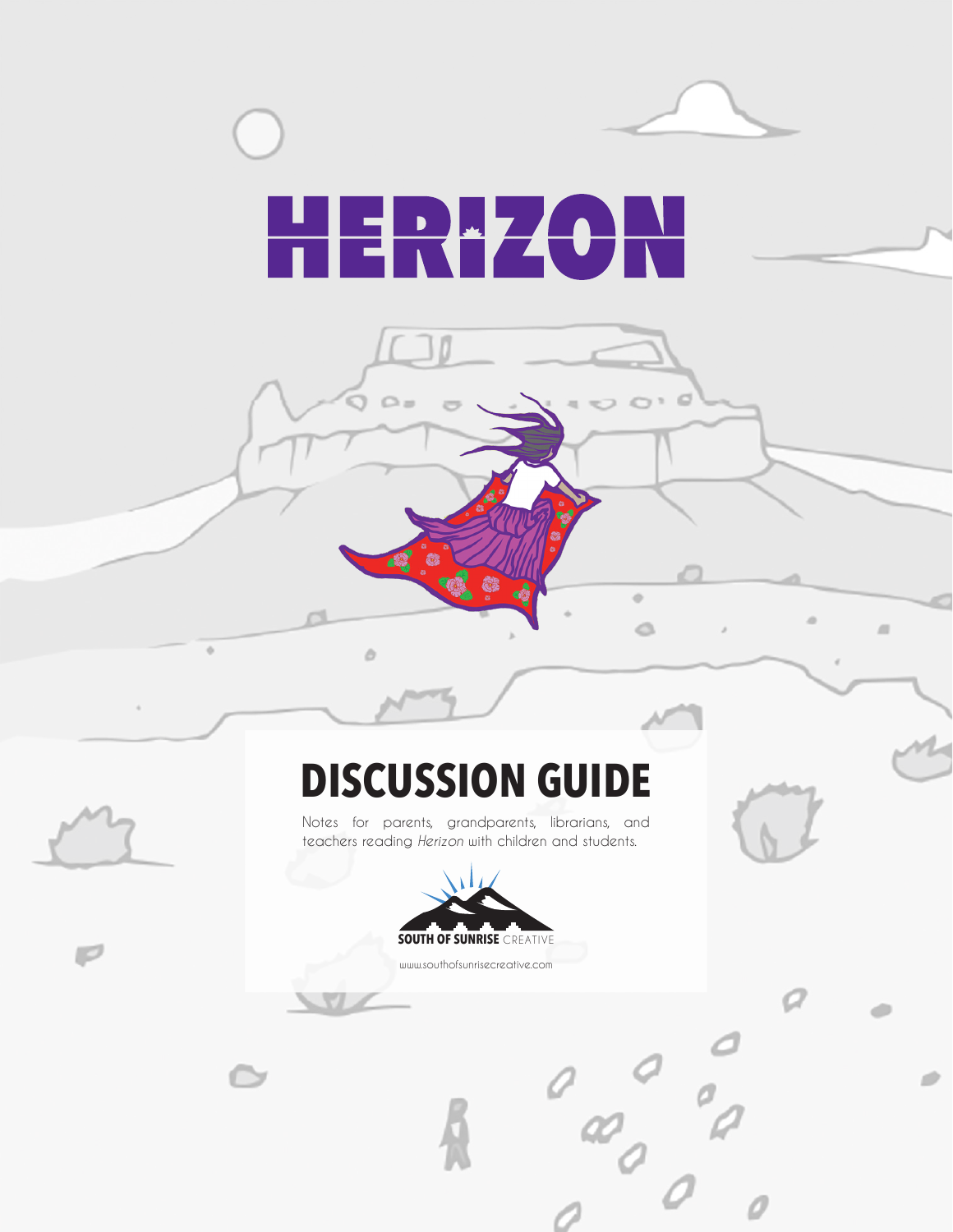

*Herizon* is a wordless picture book with rich, colorful illustrations, memorable characters, and a powerful story that takes place on the Navajo Nation. Wordless books encourage children, youth, and adults to interpret each part of the story in a personal, individual way. When readers put their own words to the pictures they feel successful, happy, and enthusiastic about the story.

This can open dialogue and engage children and students to share experiences from their homes, their families, and their communities. It can also launch emergent readers into a love of books and reading, unlock their imaginations, and encourage the development of many reading comprehension skills that will benefit them as readers of books with text and not just pictures.

The use of wordless books allows children and students to share their own interpretations because there are no words and no biased language that could possibly interfere with the telling of each child's story. Teachers can get a glimpse into what the storyteller values, where they come from, what their family may be like, and how they interpret the world around them. This is how teachers meet students where they are and individualize instruction for each student, no matter what their prior experiences have been, or what their current abilities might be.



The objectives of this discussion guide are to:

**1. BUILD CONFIDENT, INDEPENDENT READERS** - Personal interpretation of pictures allows the storyteller to always be right. At first readers assign labels and words to pictures, building vocabulary and noticing characters, setting, problems, solutions, basic story structure, and theme. Later these skills transfer to books with text, helping readers decode unknown words using picture cues and context clues.

**2. MAKE CULTURAL CONNECTIONS** - Readers and pre-readers of all ages can share knowledge of their culture, history, geography, family norms, and customs when they study the pictures in *Herizon*. They can then tell their own stories, rich in personal details from personal experiences.

**3. BUILD BASIC LITERACY SKILLS** - Children and students have opportunities to practice listening, listening comprehension, speaking, storytelling, story retelling, building vocabulary, predicting, and inferring. Ultimately, this allows them to become competent, confident readers. *Herizon* lends itself to the development of both English and Navajo language vocabulary.

**4. MASTER STORY ELEMENTS** - The story elements you will want to spend time on include Characters, Settings, Plot, Problems, Solutions; the Beginning, Middle and End of the Story; Story Theme; and having your readers make connections to self, to other texts, and to the world. Better understand *Herizon*'s story elements by reviewing the questions on the next page.

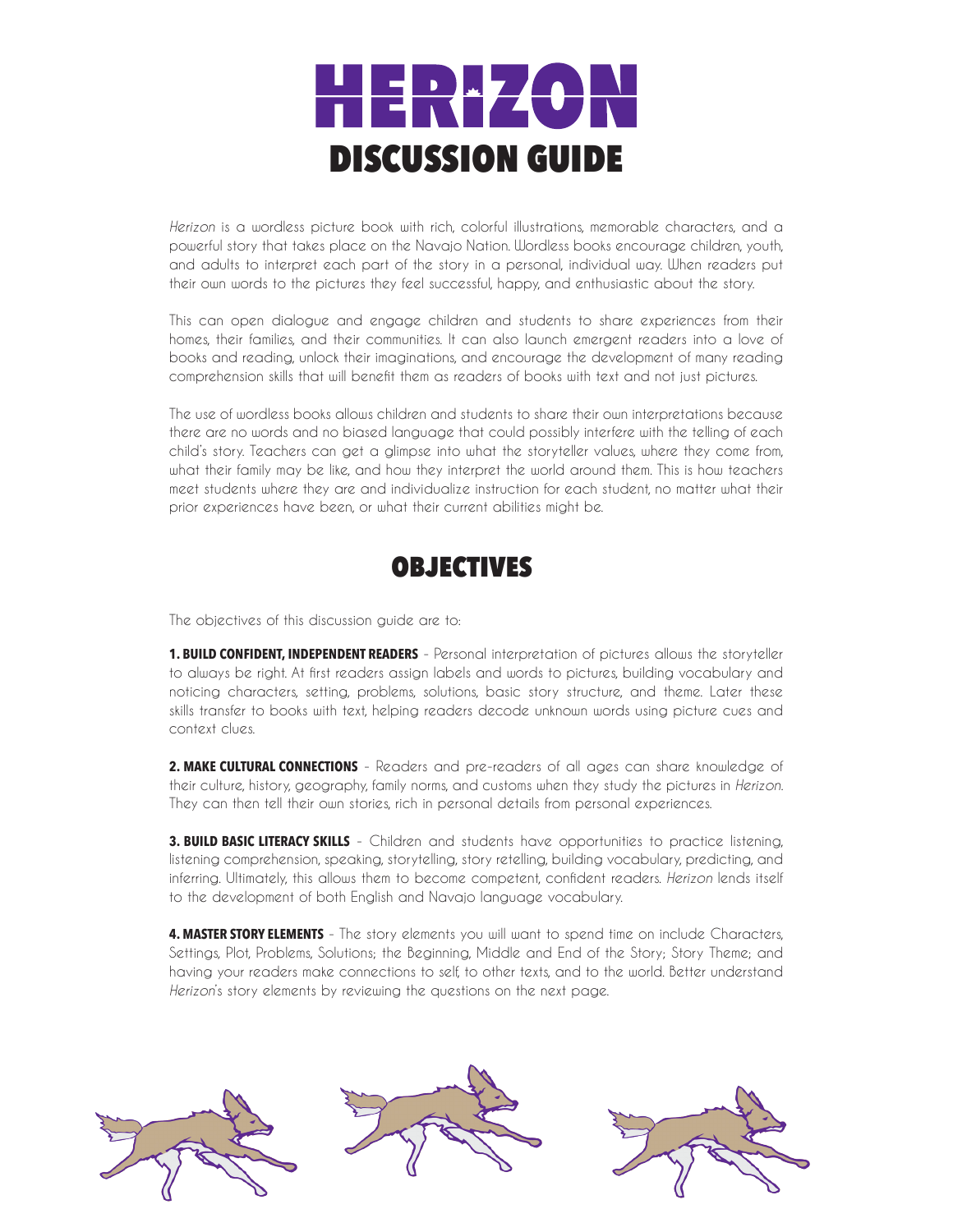## CHARACTERS SETTING

Main characters in the story include the girl, the grandma, the boys, and the animals. Subtle characters could be the scarf and some elements of the settings. Questions to ask about characters:

- Who are the characters? Do they remind you of anyone you know?
- What role does each character play in the story?
- What relationships do you recognize between characters?
- Can you tell what any characters are thinking? How do you know?
- Can you tell what any characters are feeling? How do you know?
- If they were speaking, what do you think they would be saying?
- Do any of the characters have goals? What goals do they have?
- How do or how will the characters achieve their goals?
- Do any of the characters make choices? Are they good choices? Bad choices?
- Could any of the characters have made different choices in this story? Like what?
- To which character do you relate the most? Why?
- Do you know anyone like the girl in this story? Who and why?
- Do you know anyone like the grandma in this story? Who and why?
- Do you know anyone like the boys under the tree? Who and why?
- Can you name the different animals in this story? What were their roles in the story?
- Do you think the scarf could be considered a character? Why or why not?

*Herizon* is a story that takes place in more than one setting. In fact, change in the setting helps the story develop and helps the plot evolve over time. Questions to ask about settings:

- What region or area is this story set in?
- In what season or time of year does this story take place? How do you know?
- Can you identify a culture in which this story is set?
- Do these settings help you feel the tone or the mood of the story?
- Can you tell what time of day it is? How do you know?
- Can you tell how much time passes from the beginning to the end of the story? How can you tell?
- Do the illustrations help you identify specific geographical locations?
- Does this look like your home? In what ways?
- Do these characters seem to fit, or to be at home in these settings?
- Would you fit, or feel at home in these settings?
- How can you tell when the author changes settings?
- Do you like the way the settings are drawn and colored by the illustrator? Why or why not?
- Do you want to know if any of these settings are real places?
- If you found out the settings were real places, would you want to visit them?



The plot consists of actions in stories that unfold in a predictable order and lead the reader to a satisfying outcome. Included in the plot are one or more Problems and their Solutions, with an identifiable Beginning, Middle, and End to the story. Parents, teachers, and librarians can determine if their children or students understand the elements of the plot when they ask them to tell the story they see in the pictures in their own words. Look for the identification of the problem or problems and the solution or solutions that students recognize. Once they tell, and even retell the story, you can ask them questions about what happened in the beginning, in the middle, and at the end of the story.

- If you wish to extend the reader's thinking about the story, you may ask them what might happen next? Ask them what they think might happen to the girl now? What might happen to the boys under the tree? How might the grandma treat any of the characters differently after today?
- Now it is time to make further connections. Ask them if they can relate to this story or to any one specific character and why? You are asking your child or student to make a **Text-to-Self Connection**. If they cannot relate to any of the characters, perhaps they can relate to the setting?
- Next you can help children make a **Text-to-Text Connection.** Choose one or more wordless books that seem to follow a similar theme as the one in *Herizon*. Follow the same routine with the new book as you did with *Herizon* and help the children find similarities between the two books.
- Finally, you can help children make a **Text-to-World Connection**. Revisit *Herizon* and ask students to make connections and find similarities between *Herizon*, its characters, setting, and plot and what they know about the world from their own personal experiences.